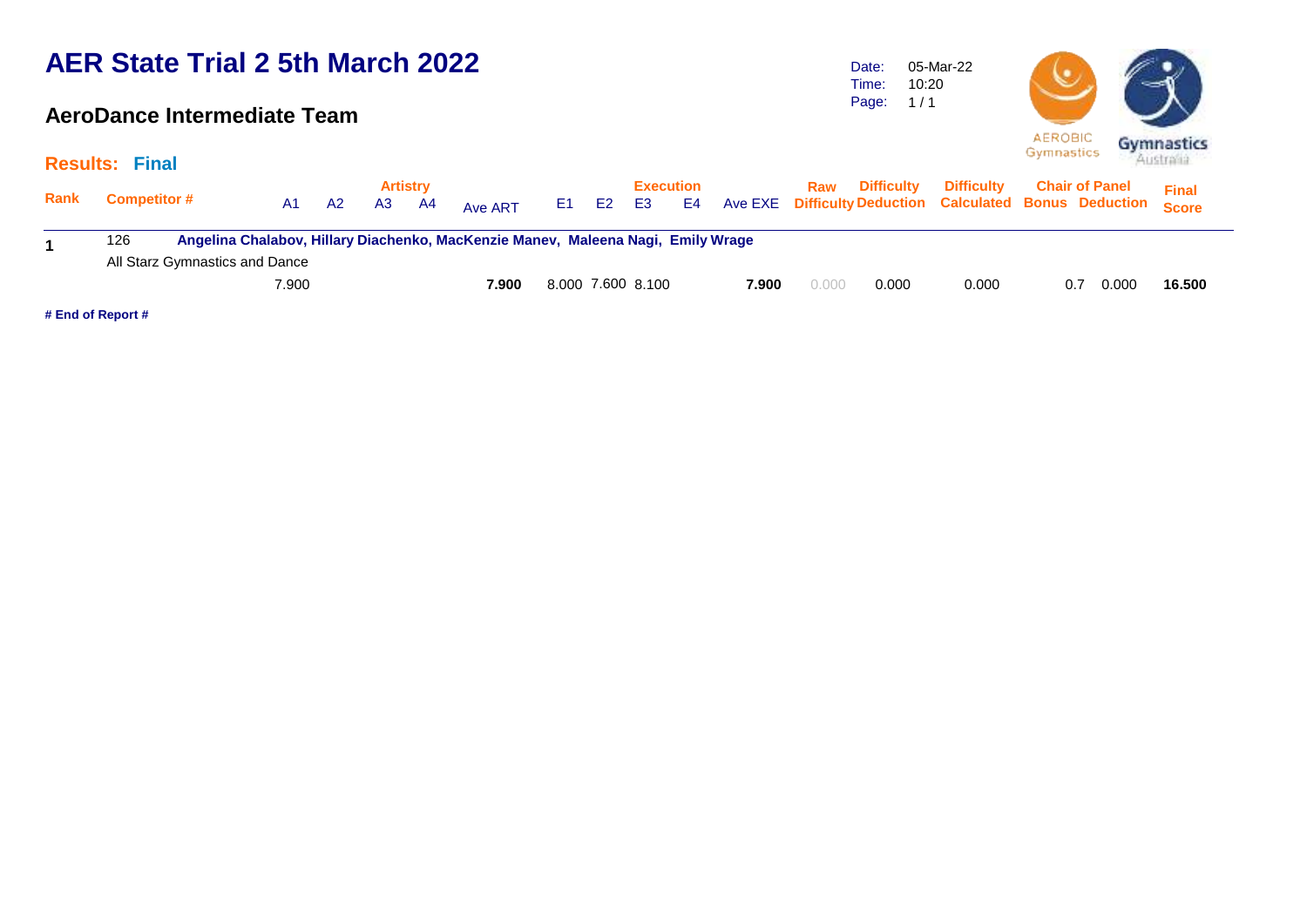### **AeroDance Intermediate Trio**

**Results: Final**

Date: Time: Page: 05-Mar-22 9:14  $1/1$ 



|             | $110001100.$ $11101$           |       |    |    |                        |                                                  |       |                               |    |       |       |                       |                                                                                    |     |                       |              |  |
|-------------|--------------------------------|-------|----|----|------------------------|--------------------------------------------------|-------|-------------------------------|----|-------|-------|-----------------------|------------------------------------------------------------------------------------|-----|-----------------------|--------------|--|
| <b>Rank</b> | <b>Competitor #</b>            | A1    | A2 | A3 | <b>Artistry</b><br>-A4 | Ave ART                                          | E1 E2 | <b>Execution</b><br><b>E3</b> | E4 |       |       | <b>Raw</b> Difficulty | <b>Difficulty</b><br>Ave EXE Difficulty Deduction Calculated Bonus Deduction Score |     | <b>Chair of Panel</b> | <b>Final</b> |  |
|             |                                |       |    |    |                        |                                                  |       |                               |    |       |       |                       |                                                                                    |     |                       |              |  |
|             | 102                            |       |    |    |                        | Hillary Diachenko, MacKenzie Manev, Maleena Nagi |       |                               |    |       |       |                       |                                                                                    |     |                       |              |  |
|             | All Starz Gymnastics and Dance |       |    |    |                        |                                                  |       |                               |    |       |       |                       |                                                                                    |     |                       |              |  |
|             |                                | 7.900 |    |    |                        | 7.900                                            |       | 7.800 8.200 8.200             |    | 8.066 | 0.000 | 0.000                 | 0.000                                                                              | 0.7 | 0.000                 | 16.666       |  |
|             |                                |       |    |    |                        |                                                  |       |                               |    |       |       |                       |                                                                                    |     |                       |              |  |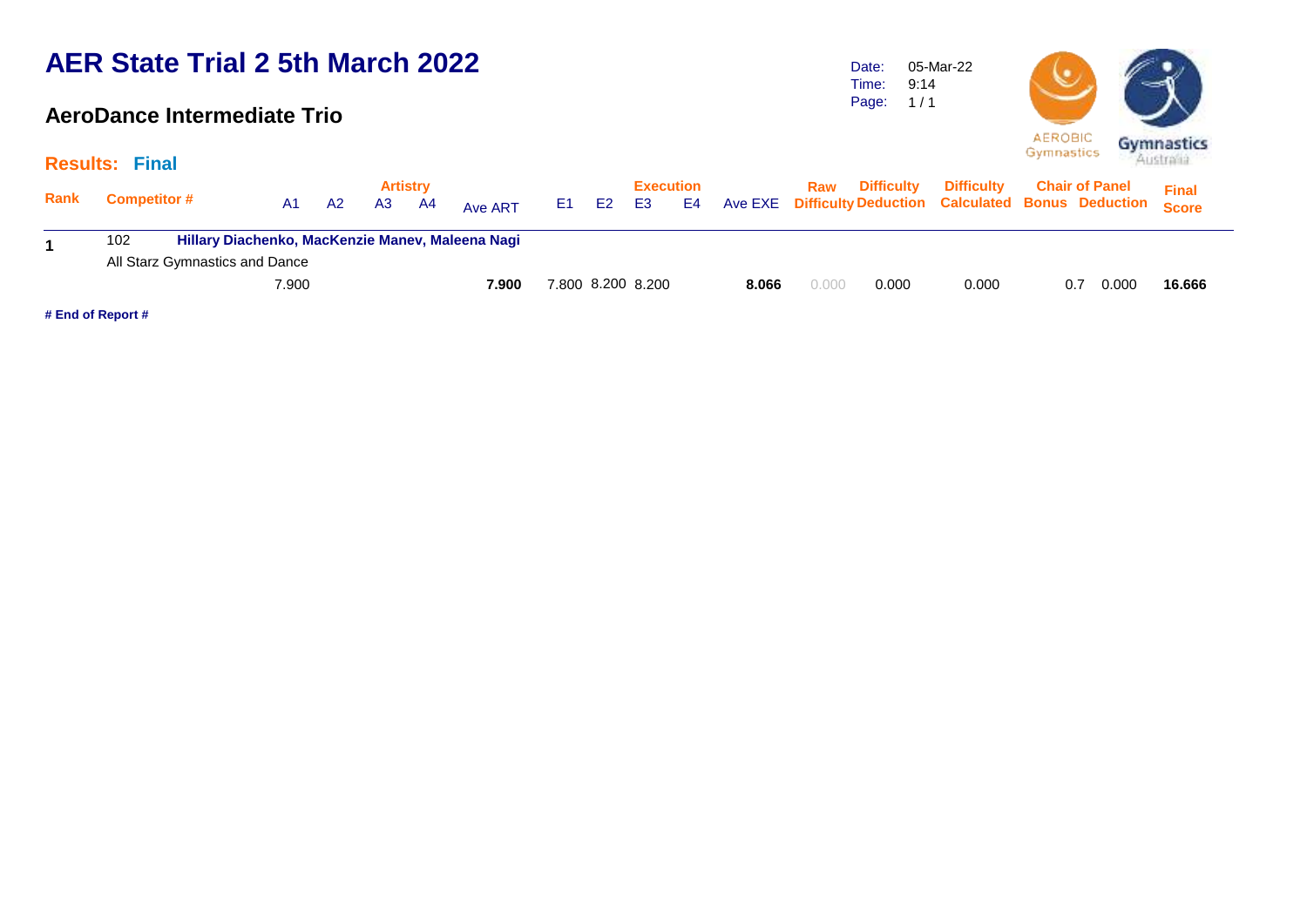### **AeroDance Senior Individual Female**

Date: Time: 05-Mar-22 9:20

Page:  $1/1$ 



|              |     |                                |                |    | <b>Artistry</b> |    |                |     |    | <b>Execution</b>  |    |         | Raw   | <b>Difficulty</b> | <b>Difficulty</b>                                      |     | <b>Chair of Panel</b> | <b>Final</b> |
|--------------|-----|--------------------------------|----------------|----|-----------------|----|----------------|-----|----|-------------------|----|---------|-------|-------------------|--------------------------------------------------------|-----|-----------------------|--------------|
| Rank         |     | <b>Competitor #</b>            | A <sub>1</sub> | A2 | A <sub>3</sub>  | A4 | <b>Ave ART</b> | E1. | E2 | E3                | E4 | Ave EXE |       |                   | <b>Difficulty Deduction Calculated Bonus Deduction</b> |     |                       | <b>Score</b> |
| 1            | 104 | <b>Gabriella Porreca</b>       |                |    |                 |    |                |     |    |                   |    |         |       |                   |                                                        |     |                       |              |
|              |     | All Starz Gymnastics and Dance |                |    |                 |    |                |     |    |                   |    |         |       |                   |                                                        |     |                       |              |
|              |     |                                | 8.500          |    |                 |    | 8.500          |     |    | 8.300 8.500 8.000 |    | 8.266   | 0.000 | 0.000             | 0.000                                                  | 0.5 | 0.000                 | 17.266       |
| $\mathbf{2}$ | 105 | <b>Nikita Lloyd</b>            |                |    |                 |    |                |     |    |                   |    |         |       |                   |                                                        |     |                       |              |
|              |     | All Starz Gymnastics and Dance |                |    |                 |    |                |     |    |                   |    |         |       |                   |                                                        |     |                       |              |
|              |     |                                | 7.700          |    |                 |    | 7.700          |     |    | 7.900 8.400 8.200 |    | 8.166   | 0.000 | 0.000             | 0.000                                                  | 0.4 | 0.000                 | 16.266       |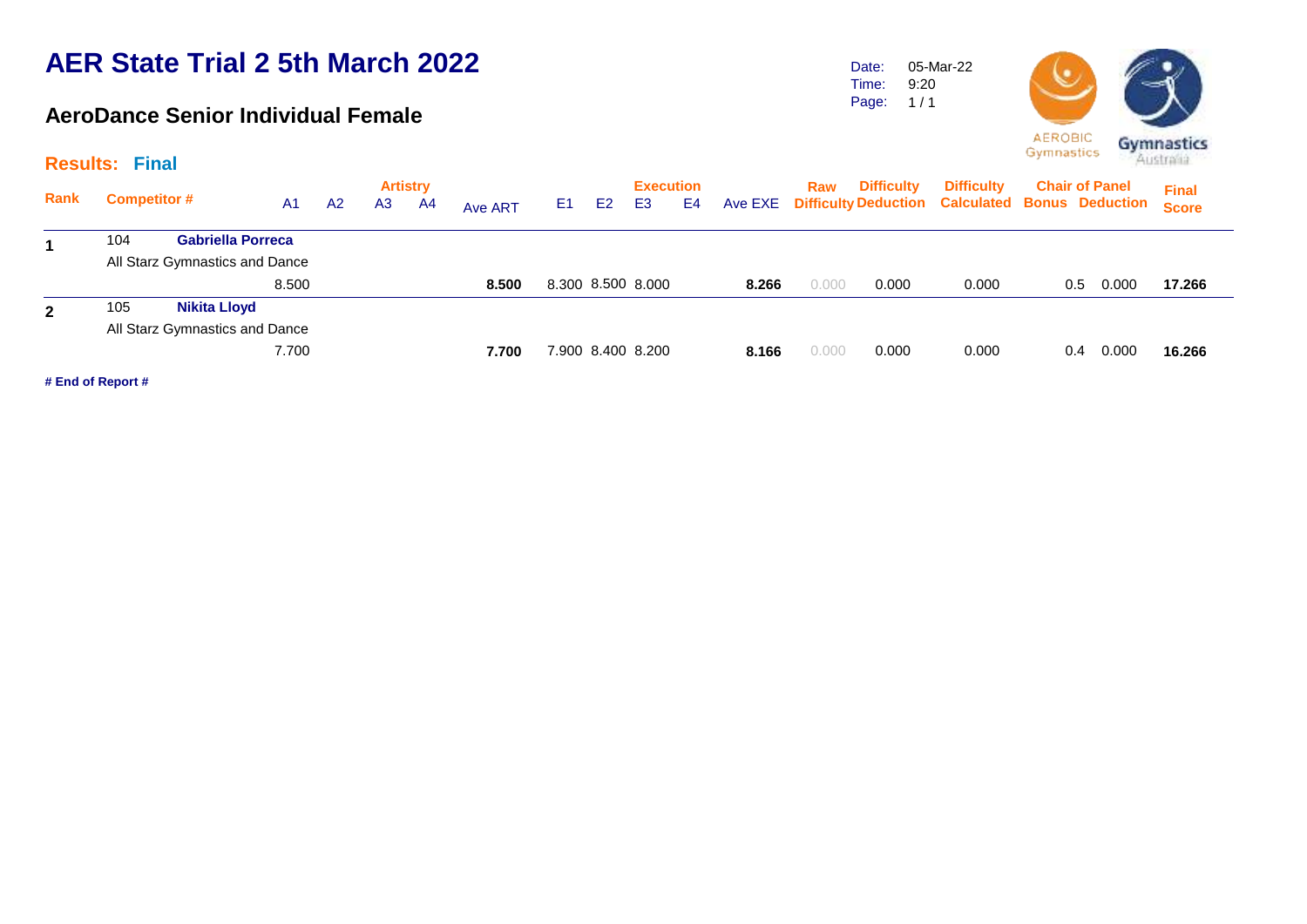## **Level 10 16+yrs Individual**

**Results: Final**

Time: Page: 9:58  $1/1$ 

Date:

05-Mar-22



| Rank         | <b>Competitor #</b> |                                |                |                | <b>Artistry</b> |    |                |                |    | <b>Execution</b>  |    |         | Raw   | <b>Difficulty</b> | <b>Difficulty</b>                                      | <b>Chair of Panel</b> | <b>Final</b> |
|--------------|---------------------|--------------------------------|----------------|----------------|-----------------|----|----------------|----------------|----|-------------------|----|---------|-------|-------------------|--------------------------------------------------------|-----------------------|--------------|
|              |                     |                                | A <sub>1</sub> | A <sub>2</sub> | A <sub>3</sub>  | A4 | <b>Ave ART</b> | E <sub>1</sub> | E2 | E3                | E4 | Ave EXE |       |                   | <b>Difficulty Deduction Calculated Bonus Deduction</b> |                       | <b>Score</b> |
| 1            | 119                 | <b>Gabriella Porreca</b>       |                |                |                 |    |                |                |    |                   |    |         |       |                   |                                                        |                       |              |
|              |                     | All Starz Gymnastics and Dance |                |                |                 |    |                |                |    |                   |    |         |       |                   |                                                        |                       |              |
|              |                     |                                | 7.900          |                |                 |    | 7.900          |                |    | 7.100 7.300 7.200 |    | 7.200   | 2.200 | 0.000             | 1.100                                                  | 0.000<br>0            | 16.200       |
| $\mathbf{2}$ | 117                 | <b>Nikita Lloyd</b>            |                |                |                 |    |                |                |    |                   |    |         |       |                   |                                                        |                       |              |
|              |                     | All Starz Gymnastics and Dance |                |                |                 |    |                |                |    |                   |    |         |       |                   |                                                        |                       |              |
|              |                     |                                | 7.500          |                |                 |    | 7.500          |                |    | 6.200 6.600 6.000 |    | 6.266   | 4.600 | 0.000             | 2.300                                                  | 0.100<br>$\mathbf{0}$ | 15.966       |
| 3            | 118                 | <b>Madison Yazbek</b>          |                |                |                 |    |                |                |    |                   |    |         |       |                   |                                                        |                       |              |
|              | PLC Sydney          |                                |                |                |                 |    |                |                |    |                   |    |         |       |                   |                                                        |                       |              |
|              |                     |                                | 8.200          |                |                 |    | 8.200          |                |    | 6.200 6.200 6.600 |    | 6.333   | 2.600 | 0.000             | 1.300                                                  | 0.000<br>$\Omega$     | 15,833       |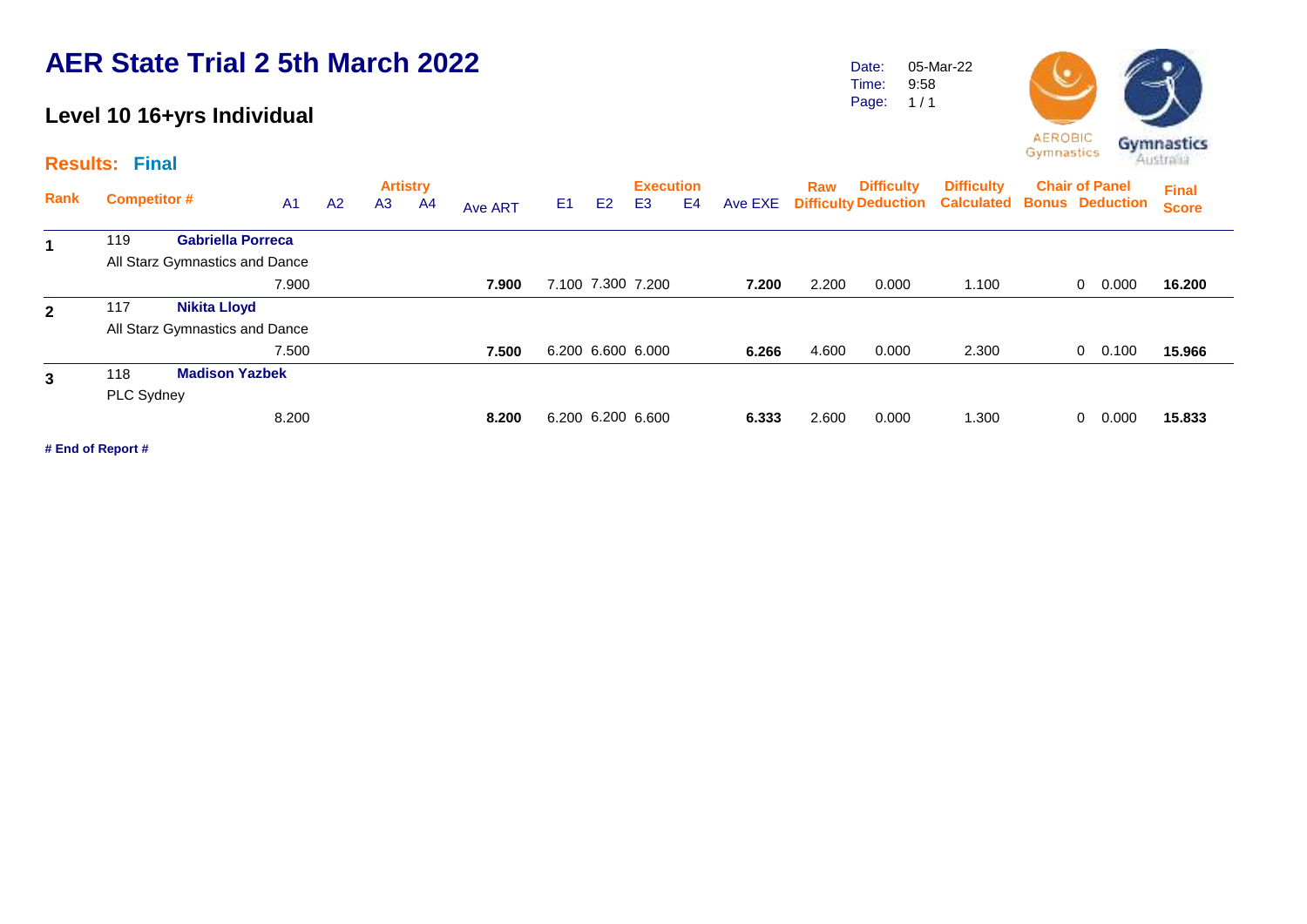# **2022 Gymnastics NSW AER State Trial 2**

## **Age Group International Individual Female**

Date: Time: 05-Mar-22 10:33

Page:  $1/1$ 



**AEROBIC** Gymnastics

| <b>Results:</b> |                     | <b>Final</b>                   |                |    |                |                       |         |                |                |                                    |    |         |                          |                   |                                                  |                                 | <b>MEM SOCHT LEBRO</b>       |
|-----------------|---------------------|--------------------------------|----------------|----|----------------|-----------------------|---------|----------------|----------------|------------------------------------|----|---------|--------------------------|-------------------|--------------------------------------------------|---------------------------------|------------------------------|
| Rank            | <b>Competitor #</b> |                                | A <sub>1</sub> | A2 | A <sub>3</sub> | <b>Artistry</b><br>A4 | Ave ART | E <sub>1</sub> | E <sub>2</sub> | <b>Execution</b><br>E <sub>3</sub> | E4 | Ave EXE | Raw<br><b>Difficulty</b> | <b>Difficulty</b> | <b>Difficulty</b><br><b>Calculated Deduction</b> | <b>Chair of</b><br><b>Panel</b> | <b>Final</b><br><b>Score</b> |
| 1               | 108                 | <b>Angelina Chalabov</b>       |                |    |                |                       |         |                |                |                                    |    |         |                          |                   |                                                  |                                 |                              |
|                 |                     | All Starz Gymnastics and Dance |                |    |                |                       |         |                |                |                                    |    |         |                          |                   |                                                  |                                 |                              |
|                 |                     |                                | 7.900          |    |                |                       | 7.900   |                |                | 7.100 7.000 7.500                  |    | 7.200   | 3.600                    | 1.800             | 0.000                                            | 0.000                           | 16.900                       |
| $\mathbf{2}$    | 107                 | <b>Harriet Alder</b>           |                |    |                |                       |         |                |                |                                    |    |         |                          |                   |                                                  |                                 |                              |
|                 | PLC Sydney          |                                |                |    |                |                       |         |                |                |                                    |    |         |                          |                   |                                                  |                                 |                              |
|                 |                     |                                | 8.000          |    |                |                       | 8.000   |                |                | 7.400 6.800 7.200                  |    | 7.133   | 1.700                    | 0.850             | 0.000                                            | 0.000                           | 15.983                       |
| $\mathbf{3}$    | 110                 | <b>Hillary Diachenko</b>       |                |    |                |                       |         |                |                |                                    |    |         |                          |                   |                                                  |                                 |                              |
|                 |                     | All Starz Gymnastics and Dance |                |    |                |                       |         |                |                |                                    |    |         |                          |                   |                                                  |                                 |                              |
|                 |                     |                                | 7.600          |    |                |                       | 7.600   |                |                | 5.900 6.400 6.700                  |    | 6.333   | 3.200                    | 1.600             | 0.000                                            | 0.000                           | 15.533                       |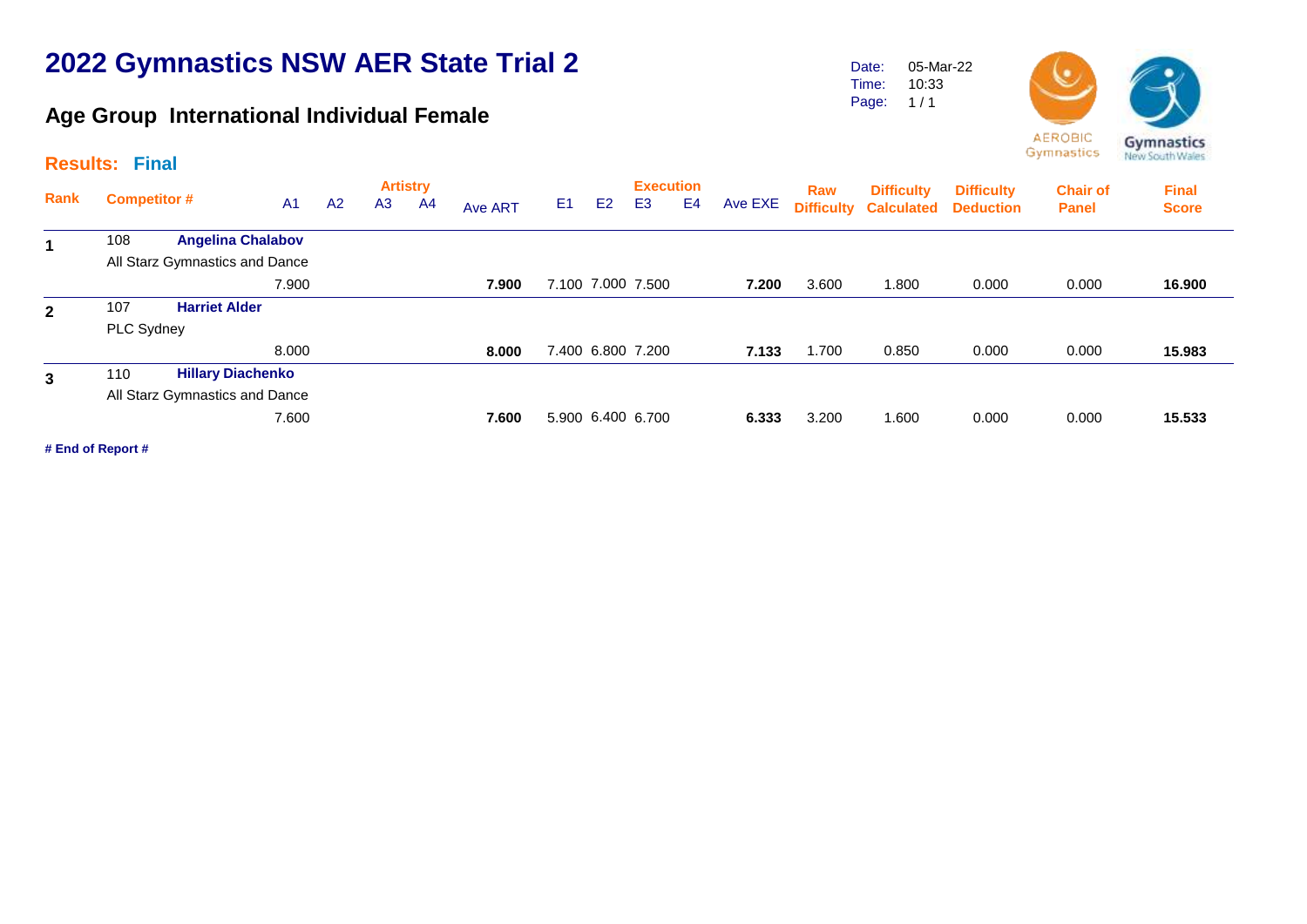# **2022 Gymnastics NSW AER State Trial 2**

### **Junior International Individual Female**

Date: 05-Mar-22 9:45

Time: Page:  $1/1$ 



**AEROBIC** Gymnastics

|                | <b>Results: Final</b> |                                |                |    |                |                       |                |                |                |                                    |                |         |                          |                                        |                                       |                                 | <b>MEM SOCHT LEBER</b>       |
|----------------|-----------------------|--------------------------------|----------------|----|----------------|-----------------------|----------------|----------------|----------------|------------------------------------|----------------|---------|--------------------------|----------------------------------------|---------------------------------------|---------------------------------|------------------------------|
| <b>Rank</b>    | <b>Competitor #</b>   |                                | A <sub>1</sub> | A2 | A <sub>3</sub> | <b>Artistry</b><br>A4 | <b>Ave ART</b> | E <sub>1</sub> | E <sub>2</sub> | <b>Execution</b><br>E <sub>3</sub> | E <sub>4</sub> | Ave EXE | Raw<br><b>Difficulty</b> | <b>Difficulty</b><br><b>Calculated</b> | <b>Difficulty</b><br><b>Deduction</b> | <b>Chair of</b><br><b>Panel</b> | <b>Final</b><br><b>Score</b> |
|                | 111                   | <b>Maia Dragicevic</b>         |                |    |                |                       |                |                |                |                                    |                |         |                          |                                        |                                       |                                 |                              |
|                | PLC Sydney            |                                |                |    |                |                       |                |                |                |                                    |                |         |                          |                                        |                                       |                                 |                              |
|                |                       |                                | 8.000          |    |                |                       | 8.000          |                |                | 7.500 7.400 7.500                  |                | 7.466   | 4.400                    | 2.200                                  | 0.000                                 | 0.000                           | 17.666                       |
| $\overline{2}$ | 112                   | <b>Jessica Naman</b>           |                |    |                |                       |                |                |                |                                    |                |         |                          |                                        |                                       |                                 |                              |
|                |                       | All Starz Gymnastics and Dance |                |    |                |                       |                |                |                |                                    |                |         |                          |                                        |                                       |                                 |                              |
|                |                       |                                | 7.400          |    |                |                       | 7.400          |                |                | 6.500 6.900 7.000                  |                | 6.800   | 4.400                    | 2.200                                  | 0.000                                 | 0.000                           | 16.400                       |
| 3              | 114                   | <b>Leila Ghazi</b>             |                |    |                |                       |                |                |                |                                    |                |         |                          |                                        |                                       |                                 |                              |
|                |                       | D'Vine Gymsports               |                |    |                |                       |                |                |                |                                    |                |         |                          |                                        |                                       |                                 |                              |
|                |                       |                                | 7.900          |    |                |                       | 7.900          |                |                | 6.600 6.800 7.100                  |                | 6.833   | 3.300                    | 1.650                                  | 0.000                                 | 0.000                           | 16.383                       |
| 4              | 113                   | <b>MacKenzie Manev</b>         |                |    |                |                       |                |                |                |                                    |                |         |                          |                                        |                                       |                                 |                              |
|                |                       | All Starz Gymnastics and Dance |                |    |                |                       |                |                |                |                                    |                |         |                          |                                        |                                       |                                 |                              |
|                |                       |                                | 7.800          |    |                |                       | 7.800          |                |                | 6.900 6.400 6.500                  |                | 6.600   | 3.600                    | 1.800                                  | 0.000                                 | 0.000                           | 16.200                       |